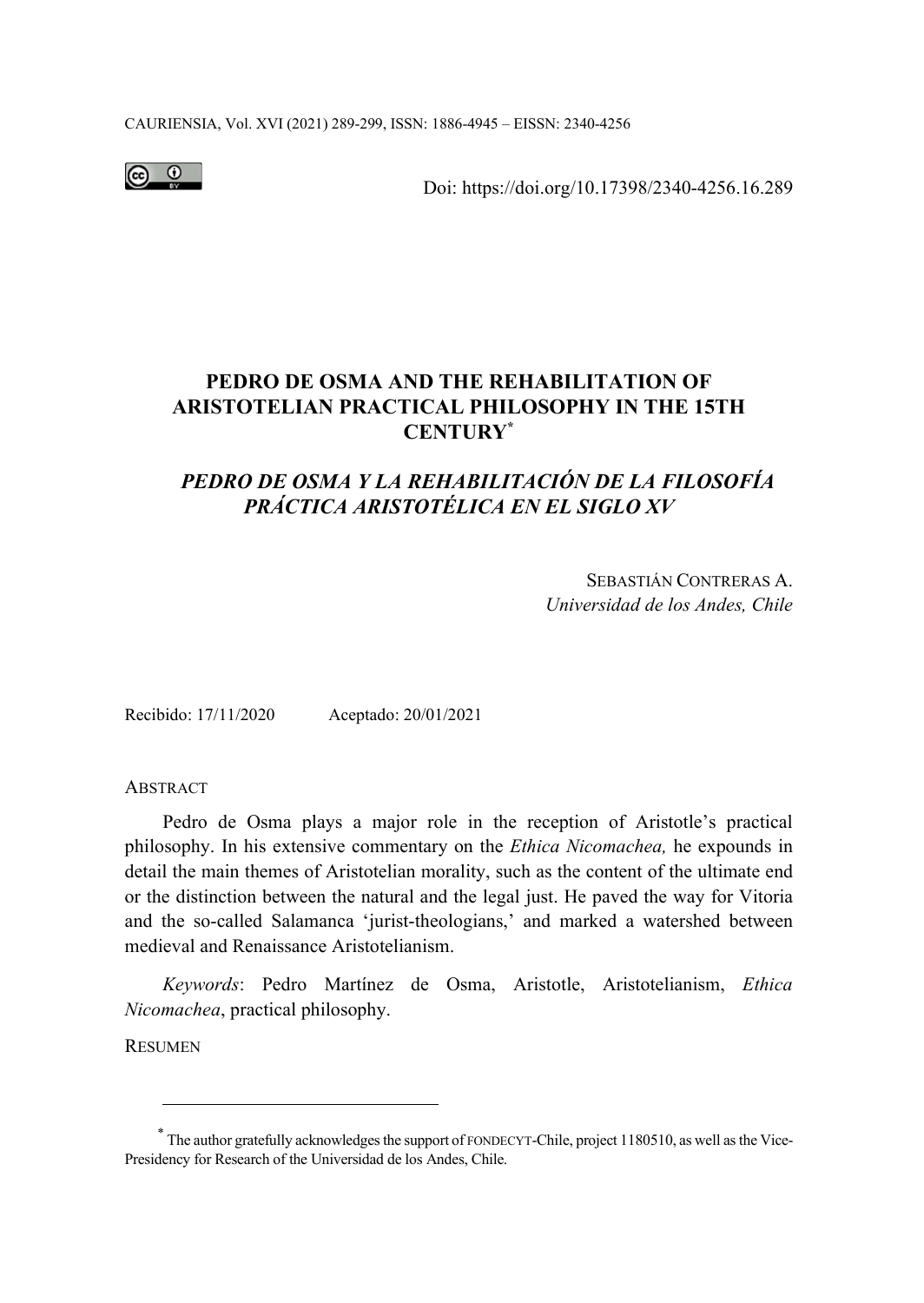La historia de la recepción de la filosofía práctica de Aristóteles tiene a Pedro de Osma como un actor principal. En su extenso comentario a la *Ethica Nicomachea*  expone con detalle los principales temas de la moral aristotélica, como la cuestión del fin último o la distinción entre lo justo natural y lo justo legal, adelantándose a Vitoria y a los llamados 'juristas-teólogos' de Salamanca, y marcando un punto de inflexión entre el aristotelismo medieval y el aristotelismo renacentista.

*Palabras clave*: Pedro Martínez de Osma, Aristóteles, aristotelismo, *Ethica Nicomachea*, filosofía práctica

Pedro de Osma (Martínez de Osma) significantly contributed to the rehabilitation of Aristotle's practical philosophy towards the end of the Middle Ages. His extensive commentary on the *Ethica* —which takes into account the Latin jurists, the Holy Fathers and the scholastic philosophers— set the background for the transition from medieval Aristotelianism to the Aristotelianism of the so-called 'jurist-theologians' of Salamanca.

Just like his disciple and friend Fernando de Roa, Osma echoes St. Thomas. He introduced Thomas Aquinas to the Spanish theologians —although he does only seldom explicitly quote him.<sup>1</sup> Spanish Thomism did not spontaneously sprout after Vitoria's arrival at the University of Salamanca. Thanks to Osma, as well as to many theology professors who flourished there betwixt Osma and Vitoria, Thomism became the backbone of early modern Scholasticism.<sup>2</sup>

The history of ethics has not done justice to Osma's contribution. For example, only a handful of writings discuss his theory of justice. He also deserves a greater consideration in the history of Aristotelianism. Most studies on the reception of Aristotle's philosophy barely mention Osma as one representative in the development of that current in Spain; they do not examine his commentaries on the Stagirite's practical philosophy. Such is, in fact, the purpose of this article.

<sup>1</sup> Joaquín García-Huidobro, *La recepción de la doctrina aristotélica de lo justo natural y lo justo legal en los comentarios medievales de la* Ética a Nicómaco (Ciudad de México: UNAM/Porrúa, 2017), 168.

<sup>2</sup> Sebastián Contreras, "Fernando de Roa y la recepción de la filosofía práctica de Aristóteles," *Tópicos* 57 (2019): 351-355.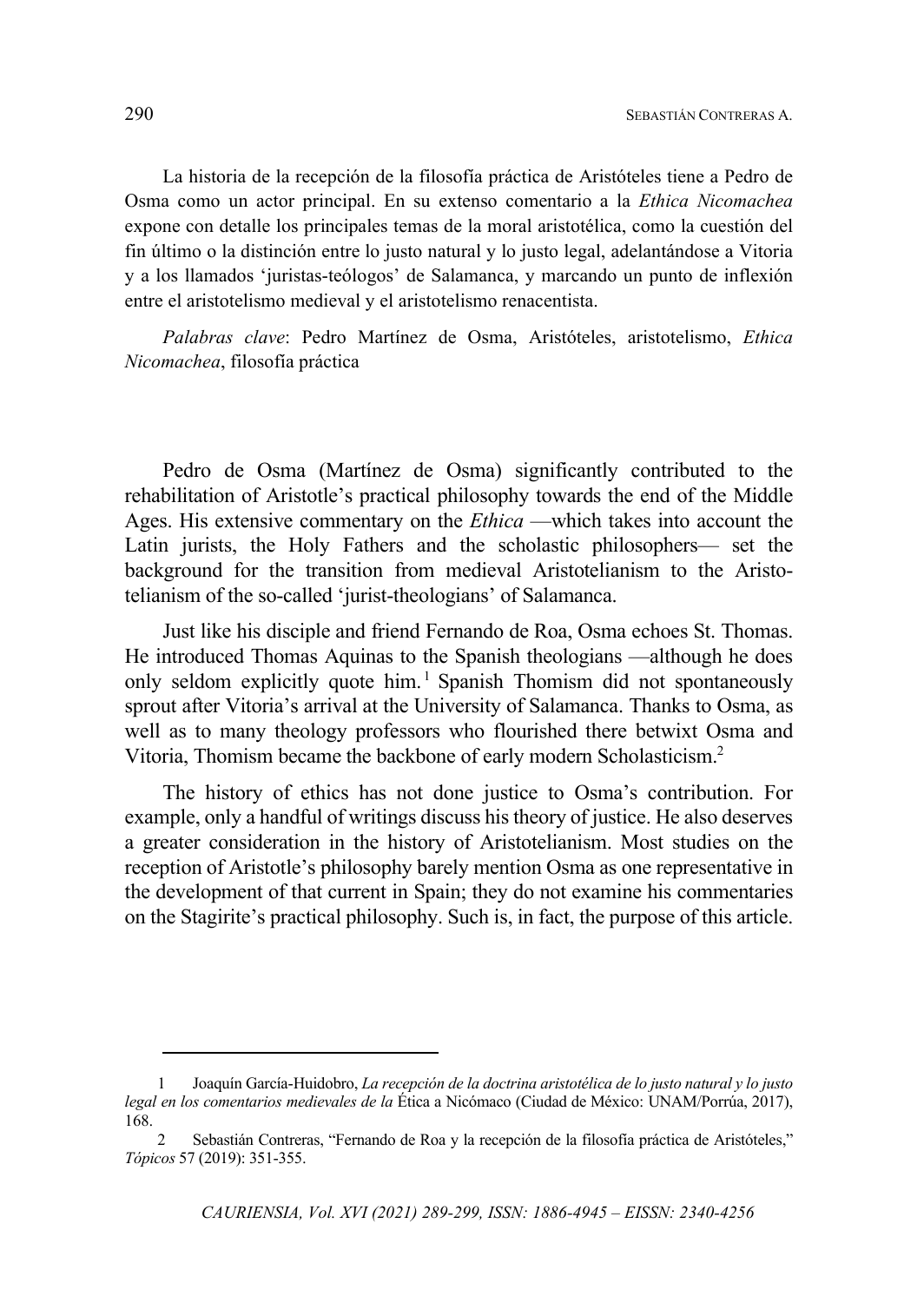Of the various problems dealt with by Aristotle in the *Ethica*, Osma analyzes with special care the following four: civil society, happiness as the end of political rule, the relationship between natural and positive law, and the nature of equity.

## I. CIVIL SOCIETY AND POLITICAL REGIME

Martínez de Osma, "the most illustrious […] among the Spanish heterodox of the Middle Ages,"<sup>3</sup> postulates that political society arises for the sake of common welfare, and that common welfare or happiness is achieved through just laws.<sup>4</sup> Political society does not observe the logic of domestic societies, which pursue mere material satisfaction, for it also seeks the intellectual development of individuals. The happy life, which is the end of the republic,<sup>5</sup> presupposes the material and spiritual wellbeing of its citizens. Men are no mere animals. Our rationality demands the pursuit of the intellectual good, which can be only achieved with much effort and the help of the legislator. Moreover, in Osma's view, legislators behave as exemplary causes and exercise a pedagogical function in relation to the citizens. $6$ 

Deprived of political society, men do not achieve their ends. According to Osma, where there is no government, people are lost. Therefore, just as a directive power is necessary in each intermediate body (e.g. families and associations) for its internal governance, so is a political government equally necessary or even more imperative in civil society.

Notwithstanding that individual welfare and the political common good coincide, $\frac{7}{1}$  it must be borne in mind that the common social welfare matters more than individual welfare.<sup>8</sup> Moreover, social welfare is 'quasi-divine' and sets the standards for the conduct of good citizens and good legislators.<sup>9</sup>

Political welfare is a condition of possibility for individual welfare; thus, individuals fully develop only when the community flourishes. Osma explains that the common good is a whole in which the good of the individual participates:

<sup>3</sup> Marcelino Menéndez Pelayo, *Historia de los heterodoxos españoles: España romana y visigoda. Período de la reconquista. Erasmistas y protestantes* (Madrid: BAC, 2006), 566.

<sup>4</sup> Pedro de Osma, *Commentaria in libros Ethicorum* (Salamanca: Universidad Pontificia de Salamanca, 1996), f. 76.

<sup>5</sup> *Commentaria in libros Ethicorum*, f. 14; f. 37; f. 134.

<sup>6</sup> *Commentaria in libros Ethicorum*, f. 37.

<sup>7</sup> *Commentaria in libros Ethicorum*, f. 134.

<sup>8</sup> *Commentaria in libros Ethicorum*, f. 14.

<sup>9</sup> *Commentaria in libros Ethicorum*, f. 35; f. 54.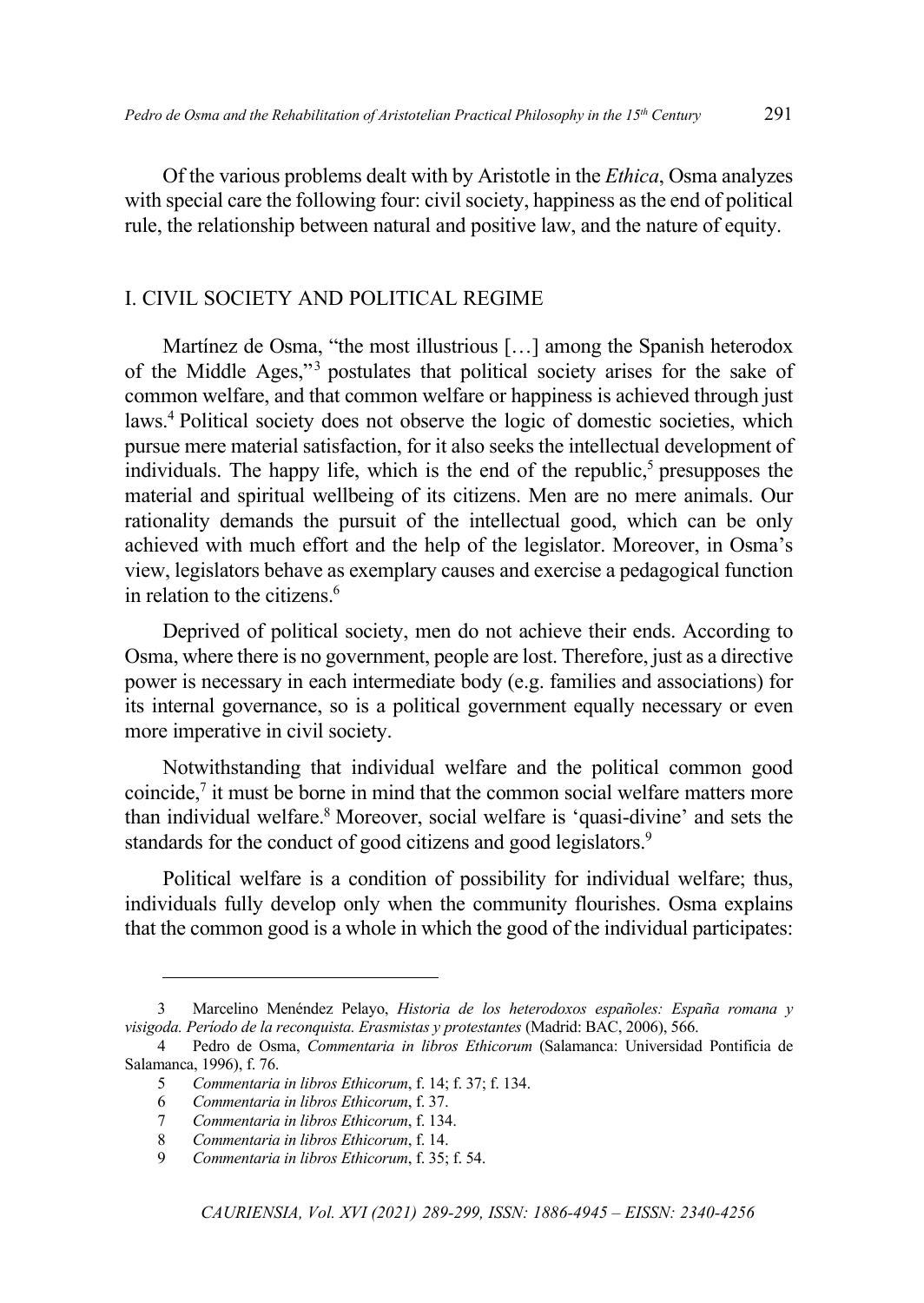"the relationship between the citizen and the republic is the same as that between the individual good and the political common good."<sup>10</sup>

Society arises naturally. It expresses man's rationality, and it precedes the citizen. The way in which the natural inclination to sociability takes shape in each republic depends on its historical particularities. Nevertheless, "[although] the public concern is different from place to place […] and although rarely if ever do two cities have the same form of life […] one is the republic which is everywhere the best."<sup>11</sup> Osma's reading is odd. Whenever he explains the nature of political rule, he stresses the maximum freedom to choose the most suitable regime according to the circumstances. He is probably afraid that admitting that the best government regime depends on circumstances could imply that everything in politics depends on convention. Since that is the conclusion he rejects, Osma emphasizes the absolute immutability of natural law with respect to the definition of the best regime of government: the best regime is the one that directly derives from natural law.<sup>12</sup>

Although natural law excels over legal law, natural law would be useless if the legislator did not determine it, since human actions deal with particular things.<sup>13</sup> Natural norms alone, which are abstract and universal, cannot address every human problem.

Following Aristotle, Osma apparently holds that the best political regime is the monarchy. The commentaries to the *Politica* take this view too.<sup>14</sup> However, it is perhaps not Osma's strict position. Indeed, the commentaries on the *Politica* were jointly written by Fernando de Roa and Pedro de Osma; perhaps only Roa deemed monarchy as the best government regime. The doubt is justified if we consider that, in the sermon *Corripiens eos qui indiscrete petunt*, which was exclusively authored by Osma, he defends that a regime of active participation of the citizens is better than monarchy. Thus, for the Osma of this minor writing, the *popularis principatus* outdoes any other form of government.<sup>15</sup>

<sup>10</sup> *Commentaria in libros Ethicorum*, f. 14.

<sup>11 &</sup>quot;… [the republic that is everywhere the best] is that which is understood to be instituted by natural law. Thus, just as natural rights are everywhere the same, so the natural public concern derived from natural law will be the same everywhere" (f. 90).

<sup>12</sup> *Commentaria in libros Ethicorum*, f. 90.

<sup>13</sup> *Commentaria in libros Ethicorum*, f. 90.

<sup>14</sup> Pedro de Osma & Fernando de Roa, *Commentarii in Politicorum libros* (Salamanca: Universidad Pontificia de Salamanca, 2006), ff. 5-ss.

<sup>15</sup> Pedro de Osma, *Sermo corripiens eos qui indiscrete petunt* (*Manuscritos de autores medievales hispanos*, Madrid: CSIC, 1987), f. 39v (38v).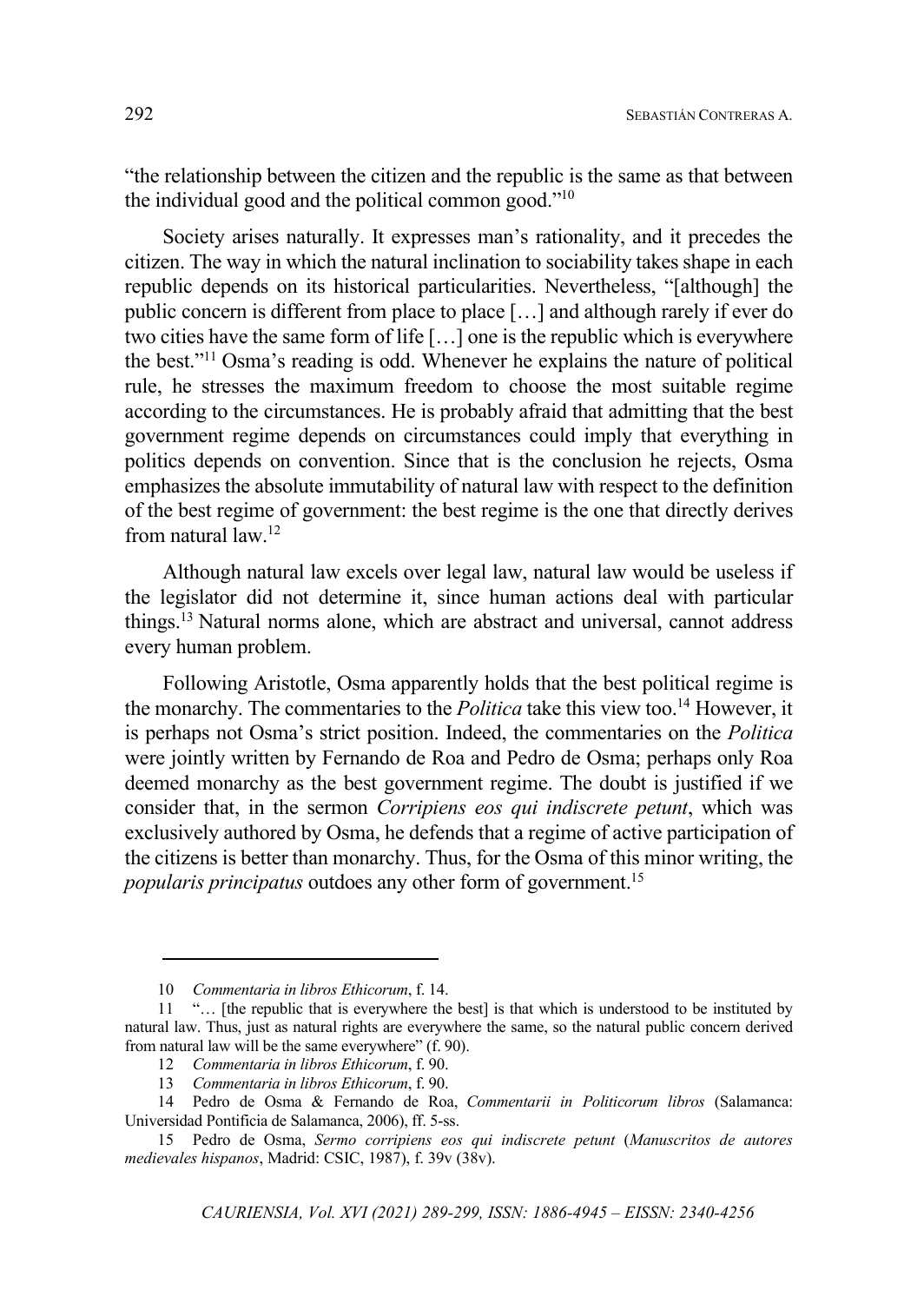#### II. HAPPINESS AS THE END OF POLITICAL GOVERNMENT

The happiness of the republic matters more than individual happiness and is the end of political activity.<sup>16</sup> Therefore, the ruler does not focus on individual happiness, but on the happiness of the whole.<sup>17</sup> That happiness is named in the political realm 'the common good,' which consists of the minimal conditions required by human nature to fully develop.

In continuity with Aristotle, Osma explains that, among human goods, happiness is the first, since it is the good which everyone aspires to as the end of their desires. It is not the good to which all things are directed, "but the good related to us [as men]."<sup>18</sup> This good can be taken in two senses: as referring to a genus and in an absolute way. As to the first sense, there can be many ultimate ends, such as health in medicine or victory in strategy. In the second sense, that is, in an absolute sense, there is only one ultimate end, which is called happiness or the highest good of man.<sup>19</sup>

Since there is only one human good, "that thesis according to which it is affirmed that there are two happinesses, one contemplative and the other active, is false. Those who subscribe to that opinion have not understood Aristotle, since it is contrary to what he explicitly says in the *Ethica Nicomachea*."<sup>20</sup> "That reading," says Osma, "which once seemed correct to me, is false because […] if there were two happinesses, since happiness is the first principle of acts, there would be two first principles for man, something that Aristotle rejects in the *Metaphysica*. If there were two happinesses, or if they were equal in perfection, one would be useless and one would be the better […] That of lesser perfection could not be known as happiness, for happiness is the highest good, as Aristotle says. Consequently: to postulate that the first book of the *Ethica Nicomachea* speaks of a happiness different to the one of the tenth book is erroneous, because the first book only says that happiness is an activity of the soul in accordance with perfect virtue […] while the tenth book postulates that this happiness is not proper to the moral, but to the intellectual field, and that it refers to the virtue of wisdom."<sup>21</sup>

<sup>16</sup> *Commentaria in libros Ethicorum*, f. 14.

<sup>17</sup> *Commentaria in libros Ethicorum*, ff. 12-14.

<sup>18</sup> *Commentaria in libros Ethicorum*, f. 12.

<sup>19</sup> *Commentaria in libros Ethicorum*, f. 24.

<sup>20</sup> *Commentaria in libros Ethicorum*, f. 24.

<sup>21</sup> *Commentaria in libros Ethicorum*, f. 133. "To advocate a variety of happinesses is contrary to Aristotle and the truth of things" (ff. 133-134). "The mistaken distinction between two happinesses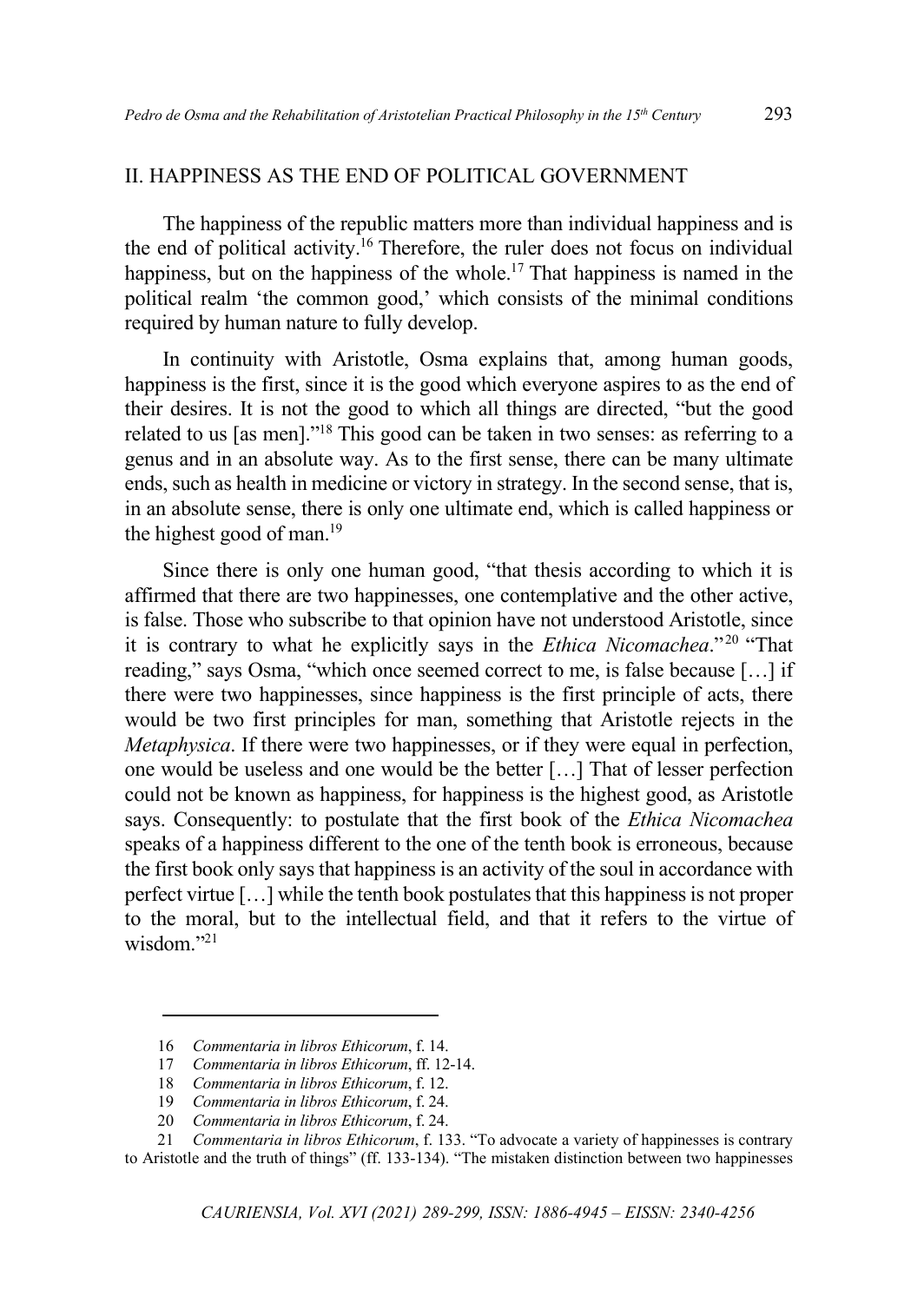The highest good can be neither health, nor physical beauty, nor sensible knowledge, for those goods are not properly human. Nor can it be the exercise of appetite rectified by reason, because understanding is better than appetite. The highest good must be the activity of the speculative intellect, which is the best in  $man<sup>22</sup>$ 

Each one's happiness is beautiful and contained in the political good, $^{23}$  since the good of man and the good of the city are one.<sup>24</sup> The rulers, for this reason, must seek happiness —the good of the subject and of the city— as the goal of their government. If they do not do so, their norms will not be laws, but acts of tyranny, and should not be enforced for any reason.<sup>25</sup> The greater or lesser pursuit of happiness by the government is, so to speak, a criterion for ascertaining its greater or lesser legitimacy as a ruler.<sup>26</sup>

#### III. NATURAL LAW AND POSITIVE LAW

With Osma, the difference between natural and legal law becomes a general theory of virtue. All virtues, he points out, have legal and natural aspects.<sup>27</sup> He means that, in all virtues, some elements are common to all men (natural) and some conventional (legal): drinking in excess is always unnatural, but the precise measure of what one should drink may be determined by convention or context; hence, it is legally determined.

Osma, like St. Thomas, remarks that natural law is not a right of nature but of reason. The zoological interpretation of natural law gives no space to reason as

cannot be defended. Were there two happinesses […] there would be two ultimate ends and two activities of man as man […] and two supreme virtues, which is an absurdity" (f. 27).

<sup>22</sup> Osma reasons as follows: "in the first place, it must be borne in mind that happiness is not in health or physical beauty […] because these things are proper to vegetative life. Secondly, that happiness is not in sensible knowledge or in sensible pleasure, for these are things proper to animal life. And, thirdly, that happiness is also not in the activity of the appetite rectified by reason [...] for, as Aristotle says, the intellect is better than the appetite —and its function is better. Happiness can only be in the act of the speculative intellect" (f. 26).

<sup>23</sup> *Commentaria in libros Ethicorum*, f. 30.

<sup>24 &</sup>quot;The good of one and the good of the republic are the same. Therefore, just as the good of one is contemplation, so the good of the republic will be contemplative activity" (ff. 133-134).

<sup>25</sup> *Commentaria in libros Ethicorum*, f. 129.

<sup>26</sup> *Commentaria in libros Ethicorum*, f. 37.

<sup>27</sup> *Commentaria in libros Ethicorum*, ff. 88-89. "Thus, there will be something legally honest and something naturally honest. Therefore, in fortitude, temperance, liberality, and the other virtues, that which is common to all peoples will be naturally honest. On the contrary, things that are diverse among different peoples do not have the character of being naturally honest; they are so only by law or custom. Such, in that way, are not said to be natural but legal."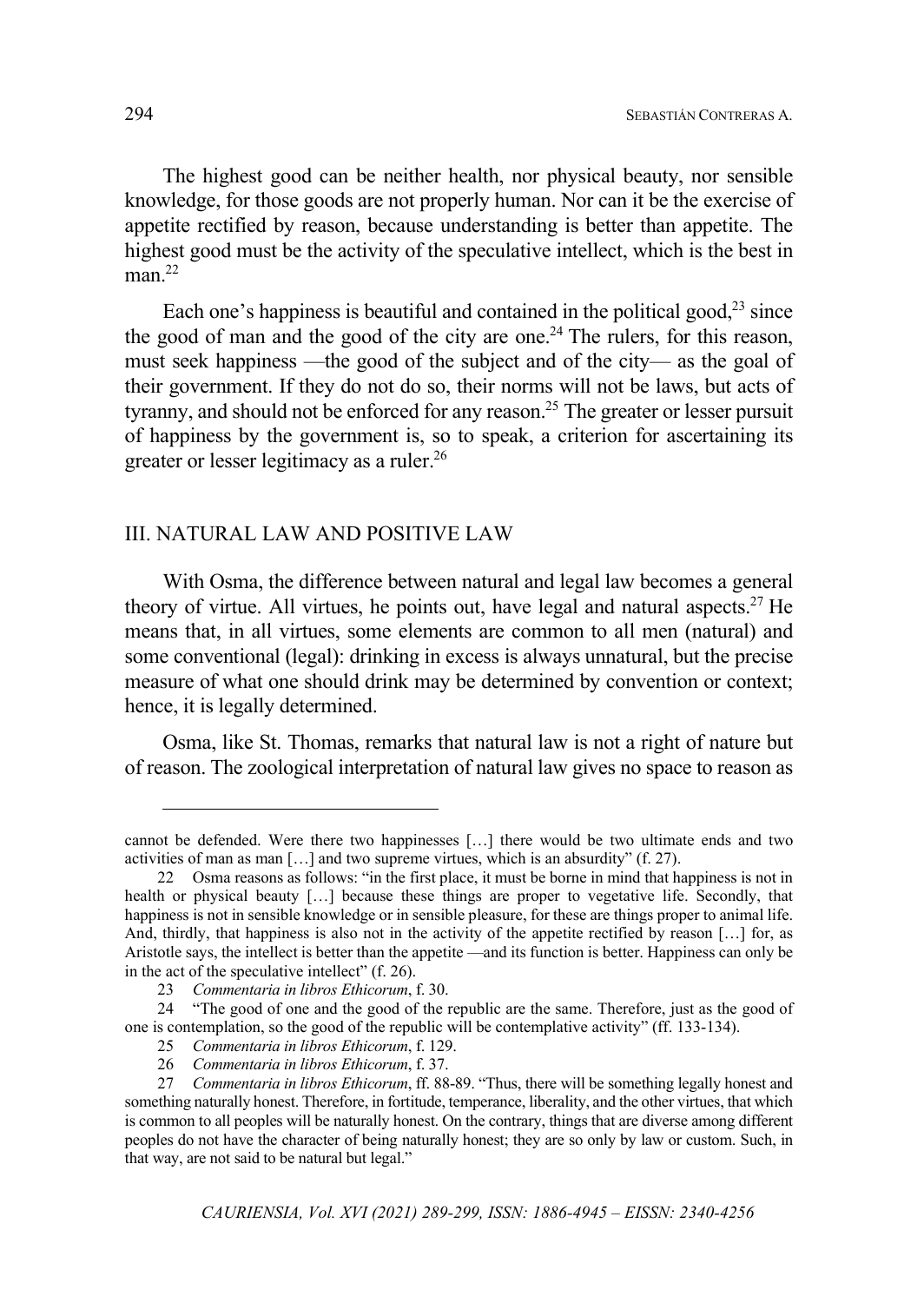an instance of normative appeal, which is how Osma understands the practical reason of Aristotle and Thomas Aquinas.

Natural law does not cover every social problem. It must be historicized and determined, for which human intervention is decisive. The legislators, whose activity is directed to the achievement of political happiness, have the widest freedom to concretize natural law according to the particularities of their civil societies. They should only refrain from contradicting the fundamental moral principles and the mandates of divine law. The mere infringement of these precepts renders the legislator's determinations unjust and resistible.<sup>28</sup>

The determination of positive law is a historical and prudential process, in which the authority must weigh the particular needs of civil society with the demands of natural justice. <sup>29</sup> The legislator 'determines' ('concretizes,' 'specifies') moral precepts according to changing circumstances; the ensuing positive laws may be appropriate for one community and unsuitable for another. The historical contingency is so great that it is impossible to apodictically deduce positive laws from natural law. Further, determination is a fallible process, because it is impossible to reason in juridical matters with the same level of certainty as in mathematics.<sup>30</sup>

Both forms of the just, i.e. the legal and the natural, take place within the republic. It is true that they present different physiognomies, since legal law does not only change from society to society, but, within the same society, it owes its origin not to one but to many legislators. Nonetheless, the different legislative decisions retain a fundamental unity through their common purpose: since their aim is one and the same, all laws of the republic, even if they have been enacted by different legislators, must be considered as one.<sup>31</sup>

Osma thinks that positive laws stem from natural law in the same way that individuals stem from their species. According to this scholastic, individuals exist because species must be concretized in particular cases. Likewise, legal rights

<sup>28</sup> Beyond this limit, the legislator can choose the normative option that seems best to him. In matters of determination and positive law, almost everything is open to opinion.

<sup>29</sup> This law is changeable. To understand this statement, Osma adds the following remark: "First, those who say that the laws of any republic must remain the same forever are deeply mistaken. Such a thing would be unjust unless the republic were always under the same situation, which is very unusual. Second, those who think that all men should be subject to the same rules are equally mistaken, since men are different in different places and are distinguished by nature and custom. In sum […] many laws are good in one republic and bad in others."

<sup>30</sup> *Commentaria in libros Ethicorum*, f. 16.

<sup>31</sup> García-Huidobro, *La recepción de la doctrina*…, 170.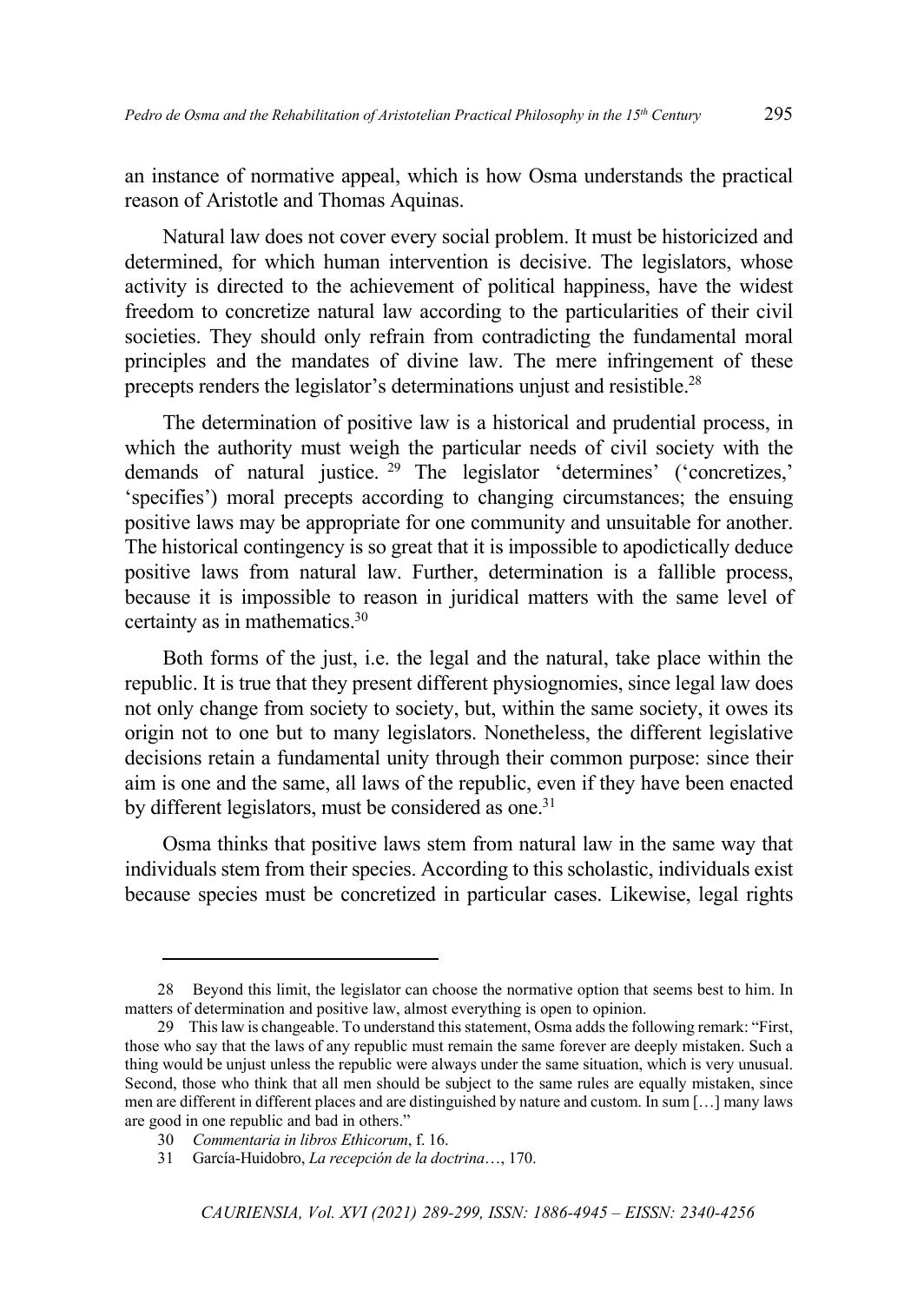exist because natural rights require to be concretized in particular positive laws.<sup>32</sup> Thereby, Osma elaborates on St. Thomas' *via determinationis*, for he argues that the relationship between positive law and natural law is the same as that between the individual and the species.

Osma writes that natural law is in actuality a whole containing many singulars, i.e. "natural law can contain many legal rights, like the universal, which contains in itself a multitude of things."<sup>33</sup> This same relationship exists, this author points out, between positive law and the acts it regulates.<sup>34</sup>

The lawgiver determines natural law like a doctor attending a sick person and to whom he prescribes the most suitable medicine.<sup>35</sup> The legislator also imitates a father who cares for his children or, to express it in logical terms, a whole caring for its parts: "the legislator, in passing laws, acts as a whole caring for its parts. It should be noted that, although a man sometimes seems to care for a sick hand or a sick finger, he cares neither for the hand nor for that finger, but for himself. That is his intention. Therefore, this man wants the health of the finger because he seeks his own health. The legislator acts similarly: when he dictates laws [...] he really seeks the benefit and health of the whole social body."<sup>36</sup>

Positive laws, lastly, aim at rendering its subjects good citizens. Osma solves the classic dilemma of whether the legislator should seek the absolute or only the relative good (i.e. only the political good) of the citizens by distinguishing the end and means of ethics from that of law. The political science, to which law and morality belong, seeks to render citizens good and virtuous.<sup>37</sup> However, morality, which seeks to make men absolutely good, operates by means of persuasion; and law, which seeks to make them relatively good, by coercive force.<sup>38</sup>

<sup>32</sup> *Commentaria in libros Ethicorum*, f. 89.

<sup>33</sup> *Commentaria in libros Ethicorum*, f. 89.

<sup>34 &</sup>quot;… any right is a universal under which infinite matters are contained. This says [Aristotle in the *Ethica*]. And from this text you will notice that, although legal rights are particular with respect to natural ones, nevertheless there is not and cannot be any legal right which is not universal. And this in regard to particular matters; which you will well notice against the ineptitudes of those who judge that legal rights are purely particular; for legal rights are like subaltern genera."

<sup>35</sup> *Commentaria in libros Ethicorum*, f. 19.

<sup>36</sup> *Commentaria in libros Ethicorum*, f. 88.

<sup>37</sup> *Commentaria in libros Ethicorum*, f. 37.

<sup>38</sup> *Commentaria in libros Ethicorum*, f. 32.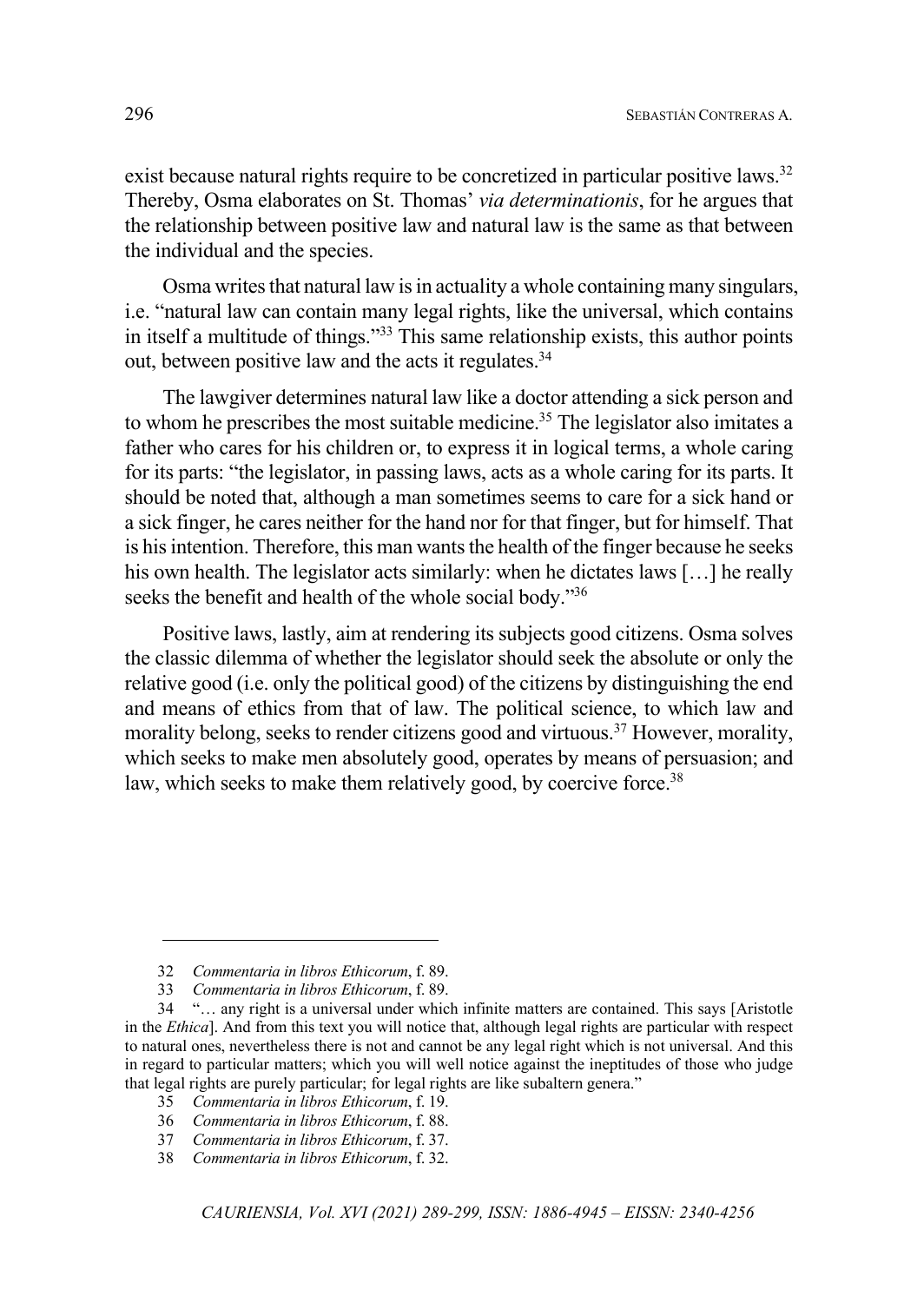## IV. POSITIVE LAW AND EQUITY

Positive law is a principle of action that is general in character and commands according to what happens most of the time. It deals with all things that occur in the republic,  $39$  especially those that are useful for temporal tranquility, $40$  and regulates the acts that are necessary to achieve happiness.  $41$ Equity, on the other hand, is an amendment of positive law. <sup>42</sup> The law is corrected in view of a concrete case from its maximally general character, for the law must ignore in its formulation the exceptions that do not conform to a universal judgment. The judge has no faculty to neglect the law, yet the law has not considered the particularities of the case with which the judge is confronted. As is evident, the judge cannot decide beyond the law but according to the spirit of the law.<sup>43</sup>

The very general nature of the law is not a problem. The problem lies in the contingency of human acts. Positive law cannot cover every conceivable circumstance. In fact, it should not deal with extraordinary circumstances.<sup>44</sup>

The literal application of law sometimes accomplishes an injustice. In these cases, the judge must interpret the letter of the law according to the spirit of the legislator (Osma thinks that, if the legislator knew these cases, he would certainly modify the law<sup>45</sup>). Now, the correction of the law must be based on natural justice. This corrective act is a direct invocation of natural law, and the primacy of this law over positive law is confirmed when amending the silence of the legislator.

<sup>39</sup> *Commentaria in libros Ethicorum*, f. 76.

<sup>40</sup> *Commentaria in libros Ethicorum*, f. 90.

<sup>41</sup> *Commentaria in libros Ethicorum*, ff. 74-76.

<sup>42</sup> *Commentaria in libros Ethicorum*, f. 93.

<sup>43</sup> *Commentaria in libros Ethicorum*, ff. 93-97.

<sup>44</sup> *Commentaria in libros Ethicorum*, ff. 93-97.

<sup>45</sup> *Commentaria in libros Ethicorum*, f. 94.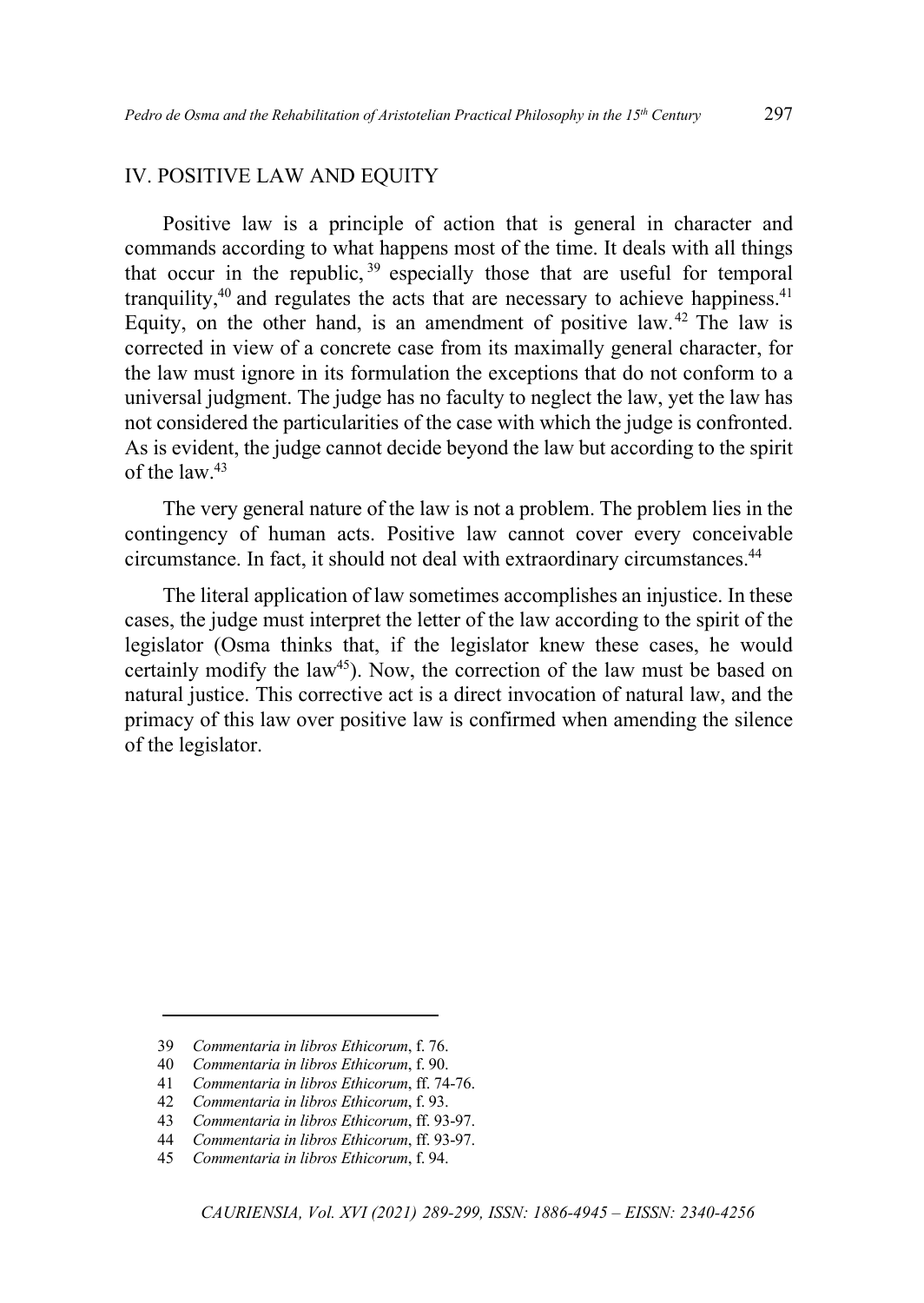## **CONCLUSION**

Osma, the great Aristotelian of the so-called First School of Salamanca, <sup>46</sup> visibly contributed to the revival Aquinas' philosophy in the orbit of Spanish thinkers. This program leads him to read Aristotle through St. Thomas lenses when he addresses the questions on the ultimate end and on the Aristotelian theory of justice. Thus, Osma maintains that all the laws of the republic are related to each other and that they hold a certain unity, a thesis that inescapably resembles the Thomistic idea that all moral principles have the same root, namely, the first of the first principles of natural law.

The better or worse performance of rulers affects the happiness of the citizens. Thus, for Osma, the pursuit of happiness distinguishes good from bad rulers. Whoever governs correctly aspires to the good of all citizens, which is the activity of prudence and —more perfectly— the activity of contemplation. However, we should not think that practical life and contemplation are dissociated. The activity in accordance with the virtue of the first book of the *Ethica Nicomachea* is the activity of wisdom according to the text of the tenth book.

It is not surprising, finally, that Osma's Aristotelianism is intermingled with St. Thomas' Aristotelianism, and even with what his friend and disciple Fernando de Roa conceives as the authentic doctrine of the Stagirite. Aristotelianism has never been a closed current. Rather than a rigid school of thought, it is a great tradition that is always open to be reinterpreted and adapted to new political and social problems that require a solution in accordance with the principles of the so-called Central Tradition of the West.

<sup>46</sup> Antonio de Nebrija, a disciple of Osma who disagrees with him on almost every subject, is very laudatory when he speaks of his teacher: "I am going to say something that is on everyone's lips and that has really happened. No one is unaware of how great the talent and erudition of master Pedro de Osma was; since [Osma], after the famous Tostado —who after being professor in Salamanca became bishop of Avila— was in my view, and according to the opinion of all, the most outstanding of our time in all kinds of knowledge" (*Apologia*, § 15).